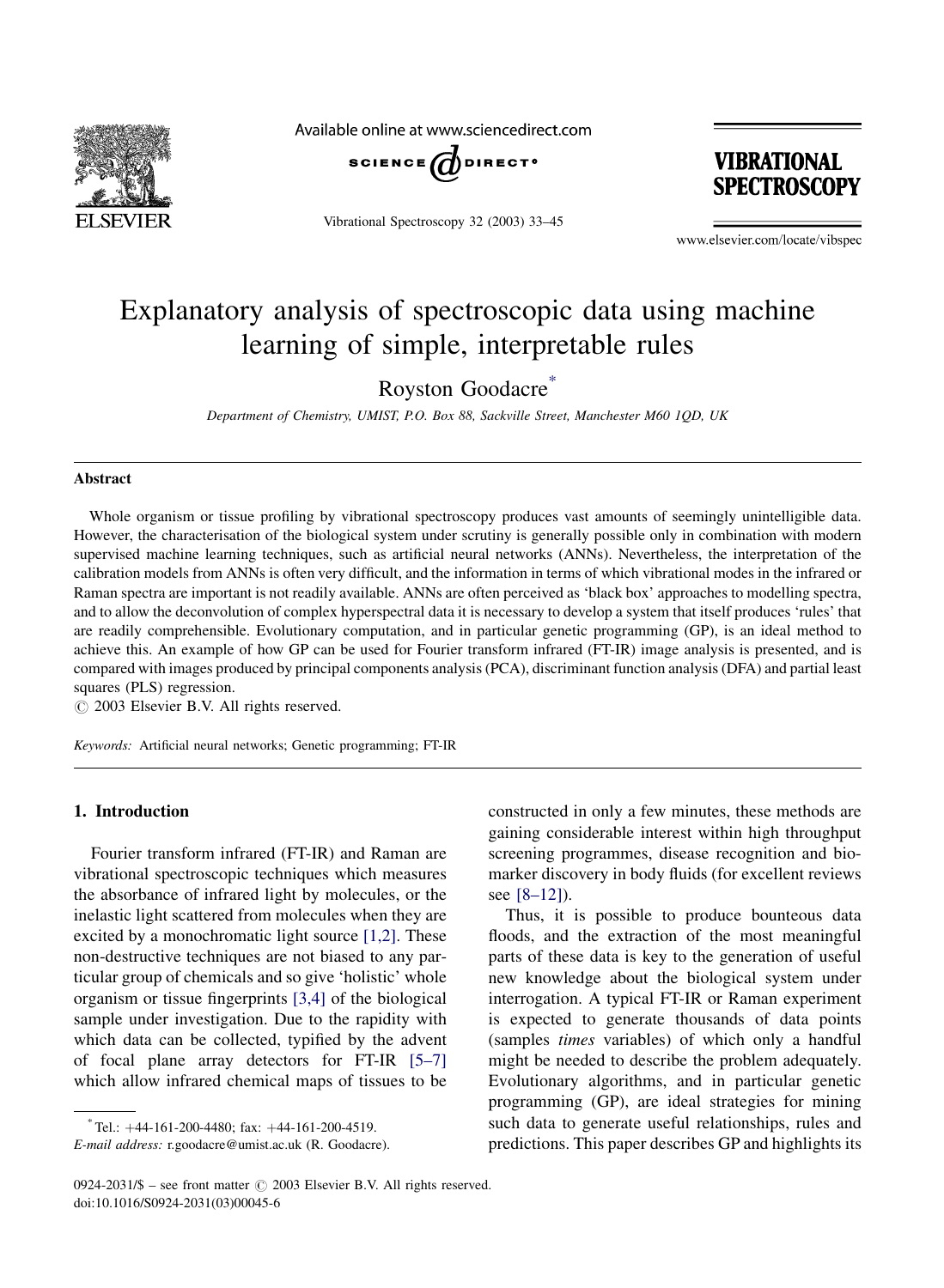exploitation in the analysis of vibrational spectroscopic data. An example of how this would be applied to FT-IR imaging is also detailed.

## 2. Chemometric data analysis

Multivariate data such as those from an infrared or Raman fingerprint consist of the results of observations on a number of individuals (objects, or samples) of many different characters (variables, such as the absorbance at different wavenumbers or wavenumber shifts from a monochromatic light source for FT-IR and Raman, respectively) [\[13\].](#page-11-0) Each variable may be regarded as constituting a different dimension, such that if there are  $n$  variables (wavenumbers) each object may be said to reside at a unique position in an abstract entity referred to as *n*-dimensional hyperspace [\[14\]](#page-11-0). This hyperspace is obviously difficult to visualise and the underlying theme of multivariate analysis (MVA) is thus simplification [\[15\]](#page-11-0) or dimensionality reduction [\[16\]](#page-11-0). In other words, one wants to summarise a large body of data by means of relatively few parameters, preferably the two or three which lend themselves to graphical display, with minimal loss of information, thereby allowing human interpretation.

Within chemometrics there are a variety of different algorithms that are used to analyse multivariate data, and by-and-large there are two main strategies used. The first is based on unsupervised learning whilst the second uses algorithms employing supervised learning.

#### 2.1. Unsupervised learning

Unsupervised learning algorithms [\[17,18\]](#page-11-0) seek to answer the question ''How similar to one another are these samples (e.g. bacteria) based on their FT-IR or Raman fingerprints I have collected?'', and are based on cluster analysis [\[15,19\]](#page-11-0).

The reduction of the FT-IR or Raman data has typically been carried out using principal components analysis (PCA) [\[20\]](#page-11-0) or hierarchical cluster analysis (HCA) [\[21\]](#page-11-0). PCA is a well-known technique for reducing the dimensionality of multivariate data whilst preserving most of the variance, and is used to identify correlations amongst a set of variables and to transform the original set of variables to a new set of uncorrelated variables called principal components (PCs). These PCs are then plotted and clusters in the data visualized; moreover this technique can be used to detect outliers. In its more conventional form, HCA employs a calculates distances (usually Euclidean, but may be Mahanalobis or Manhattan) between the objects in either the original data or a derivative thereof (e.g. the PCs) to construct a similarity matrix using a suitable similarity coefficient. These distance measures are then processed by an agglomerative clustering algorithm (although divisive algorithms are also used) to construct a dendrogram.

Provided that the data set contains ''standards'' (i.e. known things) it is evident that one can establish the closeness of any unknown samples to a standard, and thus effect the identification of the former, a technique termed 'operational fingerprinting' by Meuzelaar et al. [\[22\]](#page-11-0) when analysing micro-organisms using pyrolysis–MS data. In post-genomics, such an approach is being referred to as 'guilt-by-association' [\[23,24\].](#page-11-0)

## 2.2. Supervised learning

The unsupervised methods detailed above, although in some sense quantitative, are better seen as qualitative since their chief purpose is merely to *distinguish* objects or populations. Provided some 'gold standard' data exist on the objects being analysed, then a more powerful approach is to use supervised learning techniques (e.g. [\[18,25,26\]\)](#page-11-0) where one seeks to give answers of biological interest which have much-lower dimensionality, such as "Based on the FT-IR fingerprint of this new sample I have just collected, which class in my database does it (most likely) belong to?'' and/or ''What is the level of toxicity this substance has on this tissue culture?''

The basic idea behind supervised learning is that there are some patterns (e.g. FT-IR fingerprints) which have desired responses which are known (i.e. the identity of this micro-organism, which has been decided by conventional approaches). These two types of data (the representation of the objects and their responses in the system) form pairs that are conventionally called inputs (x-data) and outputs/targets (y-data). The goal of supervised learning is to find a model or mapping that will correctly associate the inputs with the outputs (see [Fig. 1](#page-2-0) for a cartoon of this process).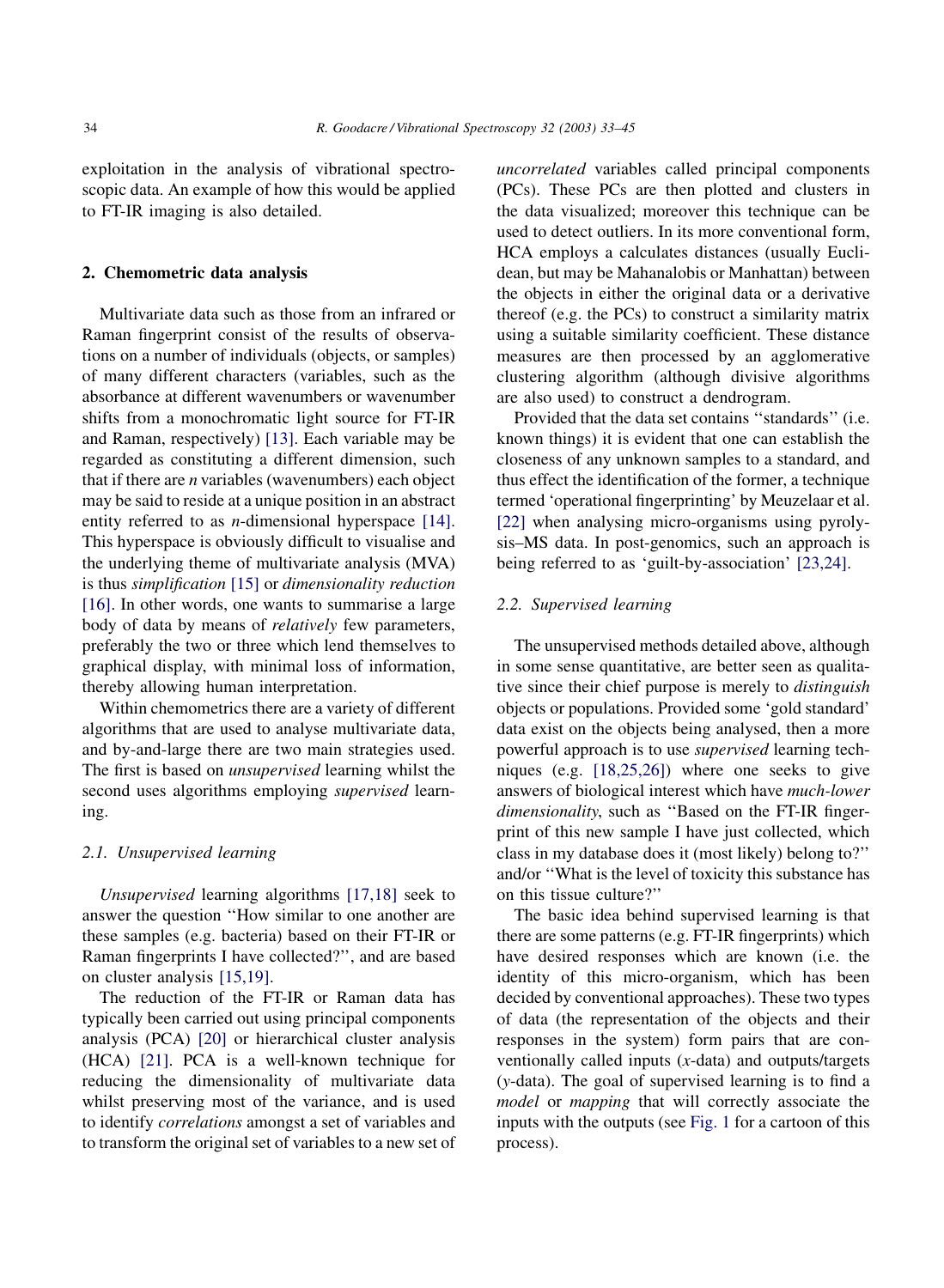<span id="page-2-0"></span>

Fig. 1. Supervised learning. When we know the desired responses (y-data, or targets) associated with each of the inputs (x-data, or FT-IR/ Raman spectra) then the system may be supervised. The goal of supervised learning is to find a mathematical transformation (model) that will correctly associate all or some of the inputs with the targets. In its conventional form this is achieved by minimising the error between the known target and the model's response (output).

Many different algorithms perform supervised learning, and they are either based on (i) discriminant algorithms, (ii) linear regression or (iii) non-linear mapping.

- (i) Discriminant analysis (DA) is a qualitative (i.e. categorical), cluster analysis-based method that involves projection of test data into cluster space [\[21\]](#page-11-0).
- (ii) Although multiple linear regression (MLR) and principal components regression (PCR) are linear regression methods, the most popular approaches are based on partial least squares (PLS). PLS is a quantitative linear regression method [\[13\],](#page-11-0) and can be extended to discriminant PLS, which is a qualitative (categorical) linear regression method [\[13,27\]](#page-11-0).
- (iii) However, arguably the most popular supervised learning methods are based on artificial neural networks (ANNs) which can learn non-linear as well as linear mappings. The most popular varieties are multilayer perceptrons (MLPs) [\[28,29\]](#page-11-0) and radial basis functions (RBFs) [\[30–32\]](#page-11-0).

The problem with the supervised learning algorithms detailed above is that the mathematical transformation from multivariate data to the target question of interest is often largely inaccessible in DA, PLS, and ANNs and these methods are often perceived as 'black box' approaches to modelling spectra, although the analysis of loading vectors for DA and regression coefficients for PLS can be informative. Indeed, for PLS there have been some interesting developments with respect to using orthogonal signal correction (OSC) [\[33,34\]](#page-11-0) for variable selection. We know from the statistical literature that more robust predictions can often be obtained when only the most relevant input variables are considered [\[35,36\].](#page-11-0) Thus, the best machine learning techniques should not only give the correct answer(s), but also identify a subset of the variables with the maximal explanatory power thereby providing an interpretable description of what, in biological terms, is the basis for that answer. Such variable selection explanatory modelling methods do exist and are based on rule induction [\[37,38\]](#page-11-0), inductive logic programming [\[39,40\]](#page-11-0), and, in particular, evolutionary computation [\[41–43\]](#page-11-0). Thus, armed with these algorithms one can start to seek the answer to the question ''What have I measured in my FT-IR or Raman fingerprints that makes samples in class A (normal tissue) different from samples in class B (cancerous tissue)?''

#### 3. Genetic programming

Evolutionary computational-based algorithms are particularly popular inductive reasoning and optimisation methods [\[44,45\]](#page-11-0) based on the concepts of Darwinian selection [\[43\]](#page-11-0) to generate and to optimize a desired computational function or mathematical expression to produce so called explanatory 'rules'. These techniques include genetic algorithms (GAs) [\[41,46,47\],](#page-11-0) evolution strategies (ESs)[\[48\]](#page-11-0), evolutionary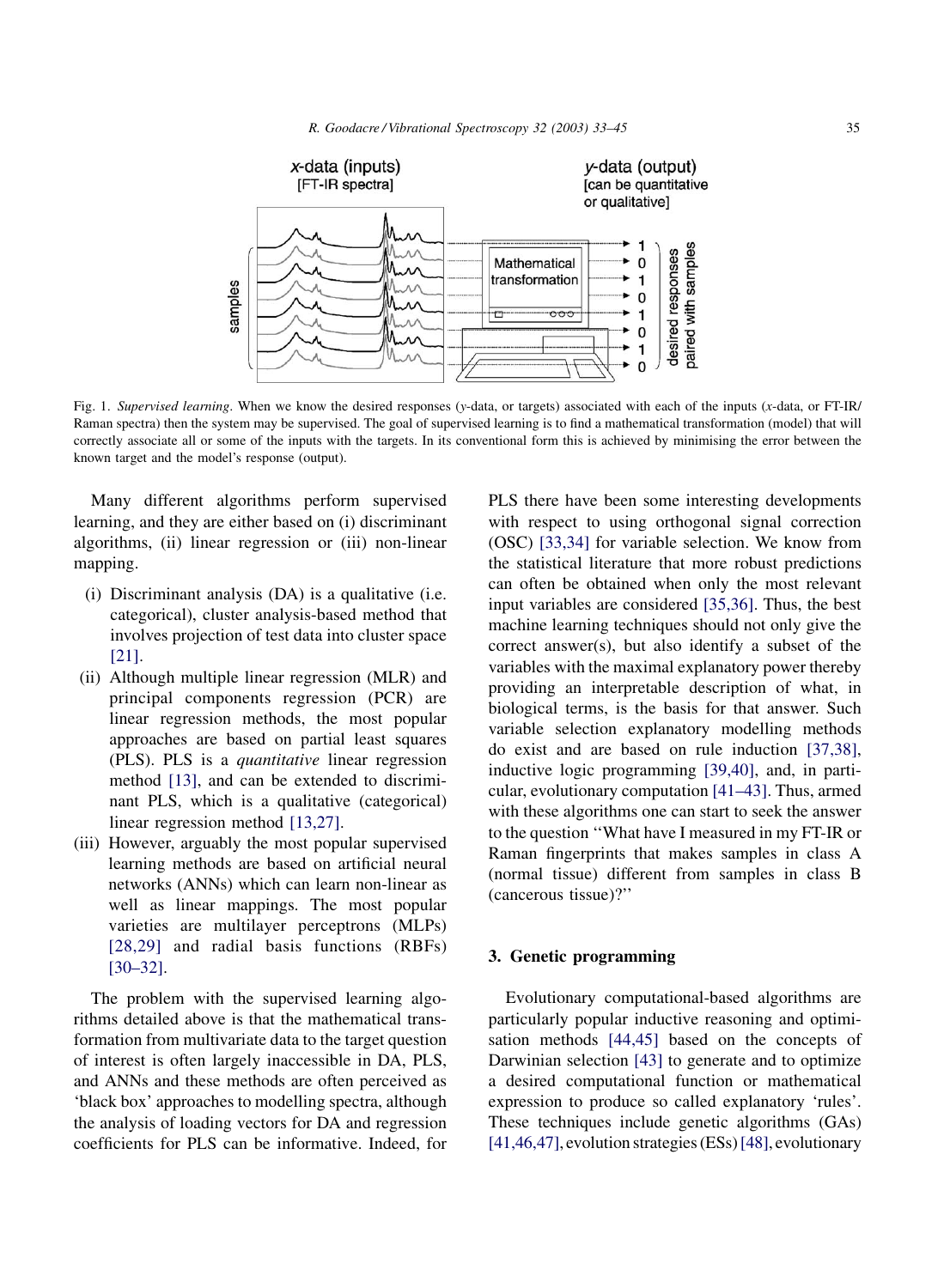

Fig. 2. The language structure of a tree-encoded GP. (A) The building blocks are represented by termini (vibrational inputs or numbers), and single input (a) and output nodes for encoding functions like  $log(a)$ ,  $10^{(a)}$ ,  $tanh(a)$  and other transcendental functions; two inputs (a and b) and one output node for encoding the arithmetic functions  $a \times b$ ,  $a \div b$ ,  $a + b$ , and  $a - b$ ; and a four input-single output note encoding a conditional 'if–then–else' statement; (B) shows a typical function tree.

programming (EP) [\[49\]](#page-11-0) genetic programming [\[42,50\]](#page-11-0) and genomic computing (GC) [\[51,52\].](#page-12-0) Of particular interest are GPs (and GCs which can be considered synonymous) because of the rich language structure used (vide infra), the models produced are in English, and further by reducing complex expressions, may be made to be comparatively simple thus allowing spectral interpretation and deconvolution.

A GP is an application of the GA approach to derive mathematical equations, logical rules or program functions automatically [\[42,53–57\].](#page-11-0) Rather than



Fig. 3. The overall procedure employed by GP. The criterion for a good solution will be based on setting a threshold error between the known target and the GP's response.

representing the solution to the problem as a string of parameters, as in a conventional GA, a GP usually [\[50\]](#page-11-0) uses a tree structure that affords it a richer language. The leaves of the tree, or terminals, represent input variables or numerical constants. Their values are passed to nodes, at the junctions of branches in the tree, which perform some numerical or program operation before passing on the result further towards the root of the tree (Fig. 2).

The overall evolutionary procedure employed by GP is depicted in Fig. 3. An initial (usually random) population of individuals, each encoding a function or expression, is generated and their fitness to produce the desired output is assessed. In the second population, three reproduction strategies are adopted (see [Fig. 4](#page-4-0) for pictorial details):

- (A) Cloning allows some of the original individuals to survive unmodified.
- (B) New individuals are generated by mutation where one or more random changes to a single parent individual are introduced. This can be when a node is randomly chosen, and modified either by giving it a different operator with the same number of arguments, or it may be replaced by a new random sub-tree. Terminals can be mutated by slightly perturbing their numerical values, or randomly choosing a new input variable.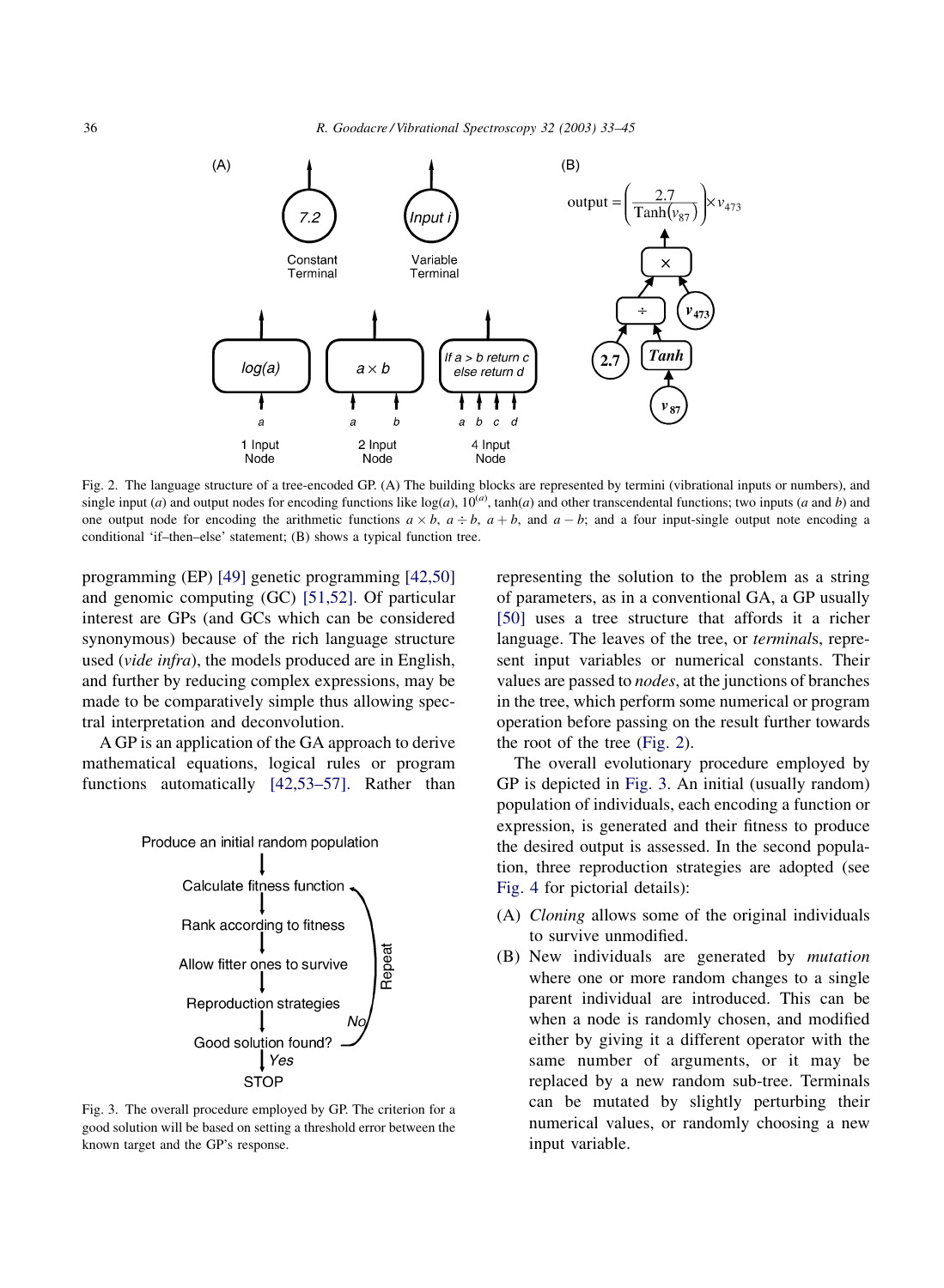<span id="page-4-0"></span>

Fig. 4. The GP reproduction processes, with examples of (A) cloning, (B) mutation and (C) crossover. Dotted lines on the parents denote where the random mutation or crossover events occur.

(C) New children are generated by crossover where random rearrangement of functional components between two or more parent individuals takes place. Two parents are chosen with a probability related to their fitness. A node is randomly chosen on each parent tree, and the selected subtrees are then swapped.

The fitness of the new individuals in population 2 is assessed and the best individuals from the total population become the parents of the next generation. An individual's fitness is usually assessed as the error of the difference between expected values and the GP's estimated values for the training set. In order to reduce 'bloat', a phenomenon in which the GP function tree gets so huge that it lacks explanatory power [\[58,59\]](#page-12-0), penalties to the number of nodes and depth of the tree in the individual's function tree can be applied. This overall process is repeated until either the desired result is achieved or the rate of improvement in the population becomes zero. It has been shown [\[42\]](#page-11-0) that if the parent individuals are chosen according to their fitness values, the genetic method can approach the theoretical optimum efficiency for a search algorithm, and EAs generally are guaranteed to find the global optimum provided the best individuals are retained between generations ('elitism') [\[60\]](#page-12-0).

## 4. Application of GP to the interpretation of vibrational spectroscopic data

GPs are very efficient search algorithms and because of their variable selection capabilities (that is to say, they extract the most relevant inputs and not the noise) can be used to produce models that allow the deconvolution of FT-IR and Raman data in chemical terms. Detailed below are three published examples from our laboratory illustrating this.

# 4.1. The detection of the dipicolinic acid biomarker in Bacillus spores [\[61\]](#page-12-0)

The rapid identification of Bacillus anthracis spores is of importance because of its potential use as a biological warfare agent [\[62,63\].](#page-12-0) GP was used to analyse fingerprints generated from vegetative biomass and spores of various bacilli using pyrolysis–MS and FT-IR. Both fingerprinting approaches could be used to differentiate successfully between vegetative biomass and spores. GP produced mathematical rules which could be simply interpreted in biochemical terms. It was found that for pyrolysis–MS  $m/z$  105 was characteristic and is a pyridine ketonium ion  $(C_6H_3ON^+)$  obtained from the pyrolysis of pyridine-2,6-dicarboxylic acid (dipicolinic acid, DPA), a metabolite found in spores but not in vegetative cells.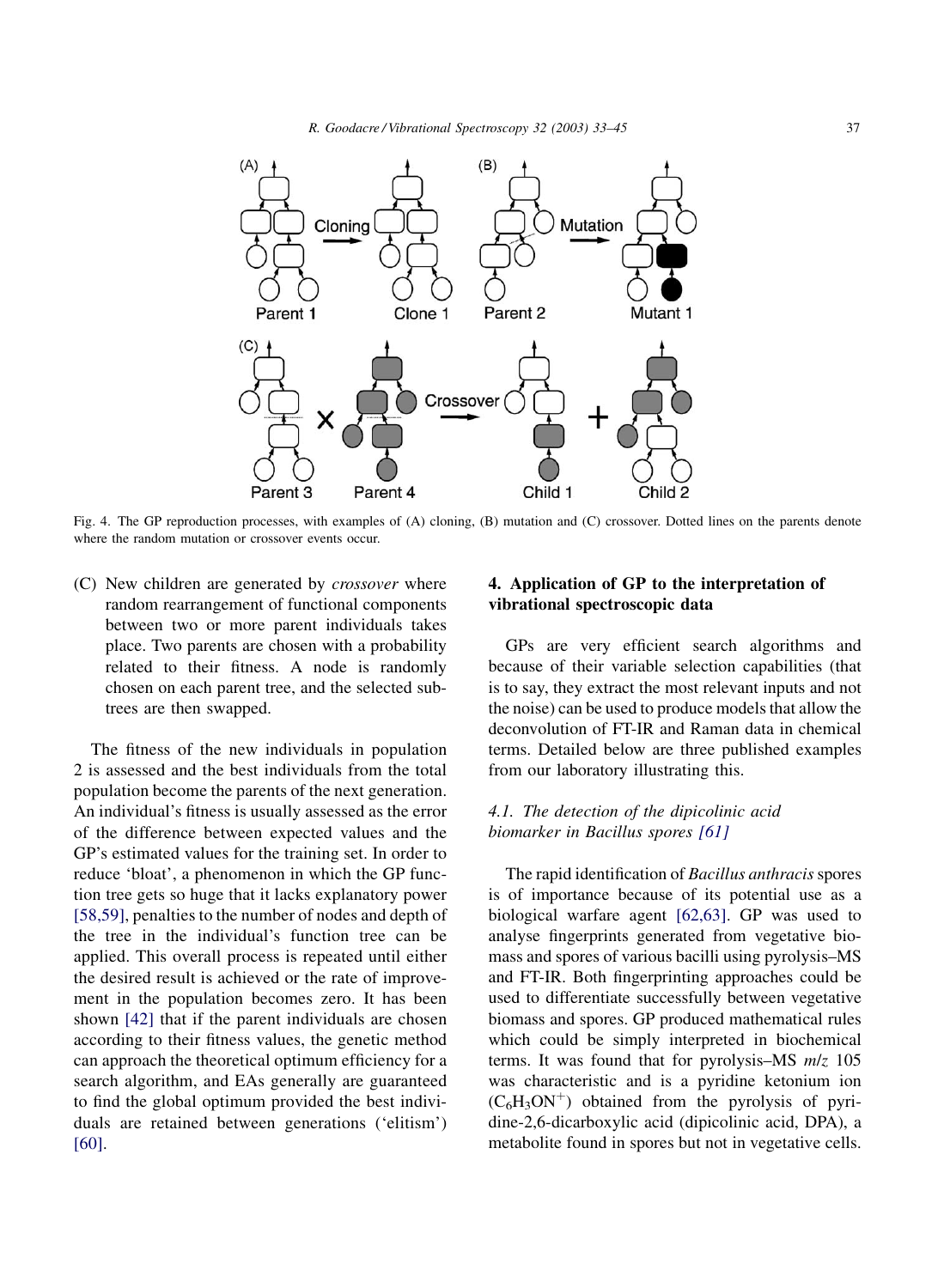In addition, FT-IR analysis of the same system showed that a pyridine ring vibration at  $1447-1439$  cm<sup>-1</sup> from the same metabolite, DPA, was found to be highly characteristic of spores. Thus, although the original datasets recorded hundreds of spectral variables from whole cells simultaneously, a simple biomarker can be used for the rapid and unequivocal detection of spores of these organisms.

# 4.2. Monitoring of complex industrial bioprocesses [\[64\]](#page-12-0)

The ability to control industrial bioprocess is paramount for product yield optimisation, and it is imperative therefore that the concentration of the fermentation product (the determinand) is assessed accurately. Whilst infrared and Raman spectroscopies have been used for the quantitative analysis of fermentations [\[65–67\]](#page-12-0) the transformation of spectra to determinand concentration(s) has usually been undertaken by PLS and ANNs, and one can not be sure whether the model is detecting the product itself, an increase in by-products or decrease in substrates. By contrast, GP (and GA) has recently been used to analyse IR and Raman spectra from a diverse range of unprocessed, industrial fedbatch fermentation broths containing the fungus Gibberella fujikuroi producing the natural product gibberellic acid. The models produced allowed the determination of those input variables that contributed most to the models formed, and it was observed that those quantitative models were predominately based on the concentration of gibberellic acid itself.

## 4.3. The detection of the microbial spoilage of meat [\[68\]](#page-12-0)

The rapid detection of microbial spoilage in meats using FT-IR has only very recently been demonstrated. Attenuated total reflectance (ATR) was used for analysis where the food sample was placed in intimate contact with a crystal of high refractive index and an IR absorbance spectrum collected in just a few seconds. It was shown that FT-IR with PLS allowed accurate estimates of bacterial loads (from  $10^6$  to  $10^{9}$  cm<sup>-2</sup>) to be determined directly from the chicken surface in the 60s, and that GP (and GA) indicated that at levels of  $10^7$  bacteria cm<sup>-2</sup> the main biochemical indicator of spoilage as measured by FT-IR was the onset of proteolysis, a finding which is in agreement with the literature [\[69–71\]](#page-12-0).

#### 5. The analysis of FT-IR images using GP

# 5.1. The discrimination of two closely related Escherichia coli strains

Let us consider the following experiment, which demonstrates the differentiation between closely related bacteria, those of two laboratory strains of E. coli HB101 [\[72\]](#page-12-0) and UB5201 [\[73\].](#page-12-0) It is known that these organisms are very closely related from previous whole organism fingerprinting studies using pyrolysis–MS [\[74\]](#page-12-0), and the FT-IR spectra (vide infra for collection method) of E. coli HB101 and UB5201 do indeed look very similar [\(Fig. 5](#page-6-0)).

## 5.2. Bacterial growth and spectral acquisition

Both strains were grown separately in 100 ml liquid media (glucose (BDH),10.0 g; peptone (LAB M), 5.0 g; beef extract (LAB M), 3.0 g;  $H_2O$ , 11) for 16 h at 37 °C in a shaker incubator. After growth, the cells were harvested by centrifugation and washed in physiological saline (0.9% NaCl). The dry weights of the cells were then estimated gravimetrically and used to adjust the weight of the final slurries with physiological saline to approximately 40 mg ml<sup>-1</sup>; this was  $\sim (1-2) \times 10^7$  cells [\[74\].](#page-12-0)

For the IR map the biomass from E. coli HB101 and UB5201 were applied evenly to the surface of a  $7 \text{ cm} \times 7 \text{ cm}$  Al plate at a concentration of  $\sim$ 200 µg cm<sup>-2</sup> (dry weight); a cartoon of a bacterial cell was drawn with the different biomass ([Fig. 6A\)](#page-7-0). Prior to analysis the sample carrier was oven-dried at 50 °C for 30 min. FT-IR spectra were acquired at a spatial resolution of 1 mm (therefore, this data cube was 71 pixels  $\times$  71 pixels, by 882 wavenumbers). The FT-IR instrument used was the Bruker IFS28 FT-IR spectrometer (Bruker Spectrospin Ltd., Banner Lane, Coventry, UK) equipped with an mercury–cadmium– telluride (MCT) detector (cooled with liquid  $N_2$ ) and a motorised stage of a reflectance accessory, onto which the Al plate was loaded. Spectra were collected over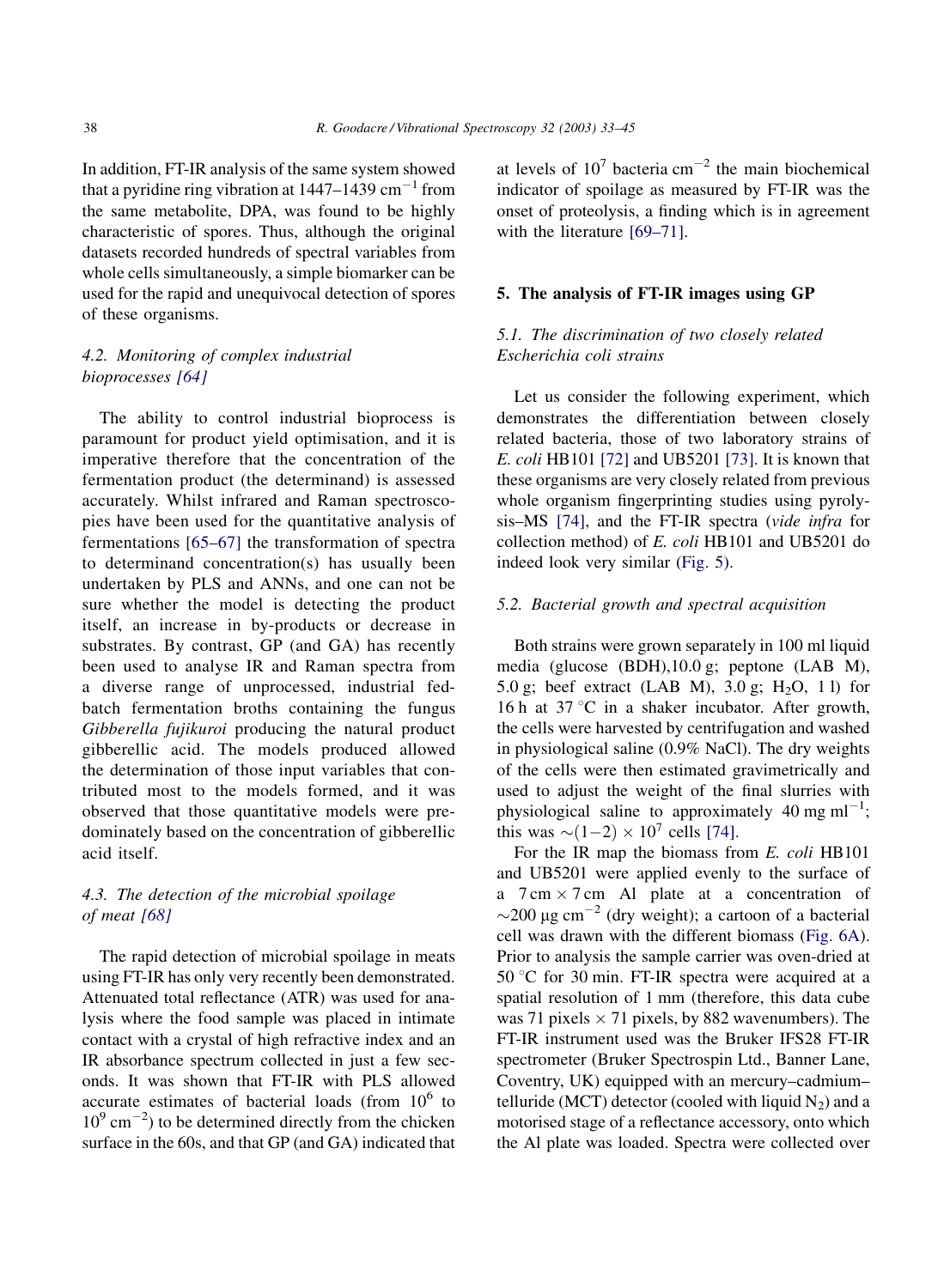<span id="page-6-0"></span>

Fig. 5. Typical FT-IR spectra of *Escherichia coli* UB5201 and HB101 strains. Also highlighted are the wavenumbers selected by GP analysis.

the wavenumber range  $4000-600$  cm<sup>-1</sup>. Spectra were acquired at a rate of  $20 s^{-1}$ , the spectral resolution used was  $4 \text{ cm}^{-1}$ , and 16 spectra were co-added and averaged.

## 5.3. 'Classical' analysis of IR chemical images

The traditional approach used to analyse FT-IR (and indeed Raman) images from tissues or other materials [\[5\]](#page-11-0) has been to plot the area under specific peaks for protein, lipid and polysaccharides. In order to compensate for sample thickness effects it is often prudent to plot the lipid-to-protein ratio. This was performed for the E. coli map where the lipid-to-protein ratio was calculated as the integration of the  $CH<sub>2</sub>$  stretch between 2912 and 2936  $cm^{-1}$  divided by the integration of C=O vibration between 1651 and 1674  $cm^{-1}$ . The resultant image is shown in [Fig. 6B](#page-7-0) which bears no resemblance to the real cartoon image shown in [Fig. 6A.](#page-7-0)

The approach of using spectral windows is a valid one but presumes that one already knows which are the important discriminative vibrations. Without this a

priori knowledge one can use a full spectral approach and compress the data via PCA as demonstrated by, e.g. [\[75\].](#page-12-0) This was performed on the E. coli map and whilst there are some features in the first principal component score ([Fig. 7A](#page-8-0)), the two bacterial strains cannot be differentiated, and neither were they in any of the other PCs scores extracted (data not shown). Therefore, since we have also collected spectra of the E. coli HB101 and UB5201 it would seem sensible to use a supervised method, and calibrate it with these reference spectra. DA and ANNs have been used to create chemical images from tissues [\[7,75\].](#page-11-0) Thus, projection of the spectra from the E. coli image into discriminant function analysis (DFA) space was performed. Briefly, PCA followed by DFAwas carried out on 14 spectra from E. coli HB101 coded as one group and 14 of E. coli UB5201 coded as a separate class (8 PCs were extracted which explained 99.9% of the variance). The spectra from the image were first projected into the PCA space and then the resultant PCs projected into the DFA space, and the first PC-DF score was plotted ([Fig. 7B\)](#page-8-0). In the PC-DFA image it is easier to differentiate between the two E. coli strains,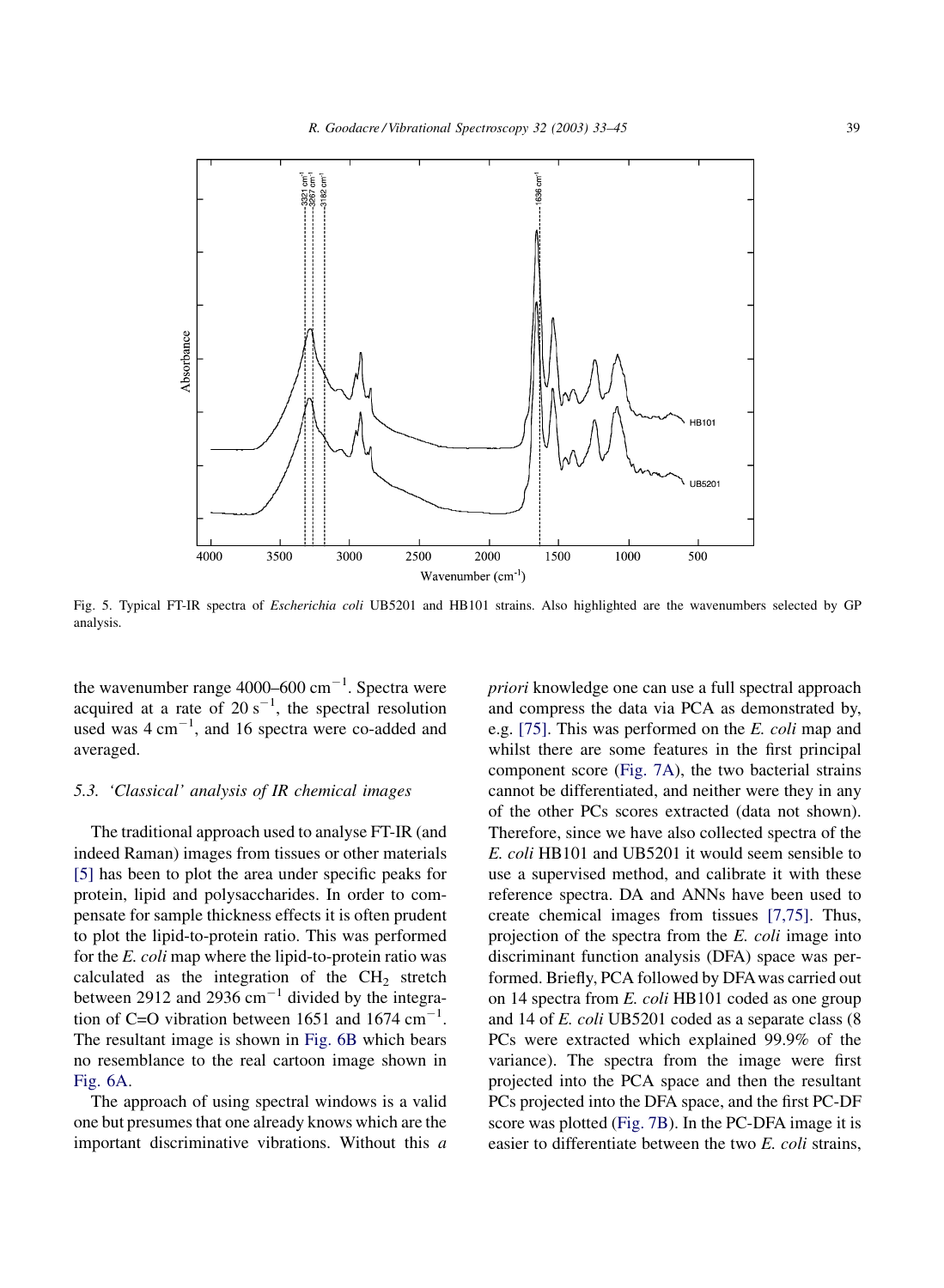<span id="page-7-0"></span>

Fig. 6. (A) Cartoon of the original image and (B) the protein:lipid ratio of the 71 pixels  $\times$  71 pixels hypercube. The lipid-to-protein ratio was calculated as the integration of the CH<sub>2</sub> stretch between 2912 and 2936 cm<sup>-1</sup> divided by the integration of C=O vibration between 1651 and  $1674 \text{ cm}^{-1}$ .

40

50

60

70

however, the PC-DFA loadings are complex ([Fig. 8A](#page-10-0)) and no obvious spectral features were found to be discriminating; although on closer inspection the amide I band was found to be discriminating. PLS was also performed on the 14 spectra from E. coli HB101 coded as 1 and 14 of E. coli UB5201 coded as 0. The PLS model was calibrated with a single latent variable and challenged with the spectra from the

10

 $10$ 

20

30

image and the resultant predictions were plotted ([Fig. 7C](#page-8-0)). The PLS generated image was not as clear as that produced from PC-DFA, which might be because PLS uses a linear regression algorithm rather than a discriminatory-based one. Inspection of the regression coefficients from the PLS model [\(Fig. 8B](#page-10-0)) were highly complex, with many input variables being selected.

 $1.5$ 

 $\overline{1}$ 

 $0.5$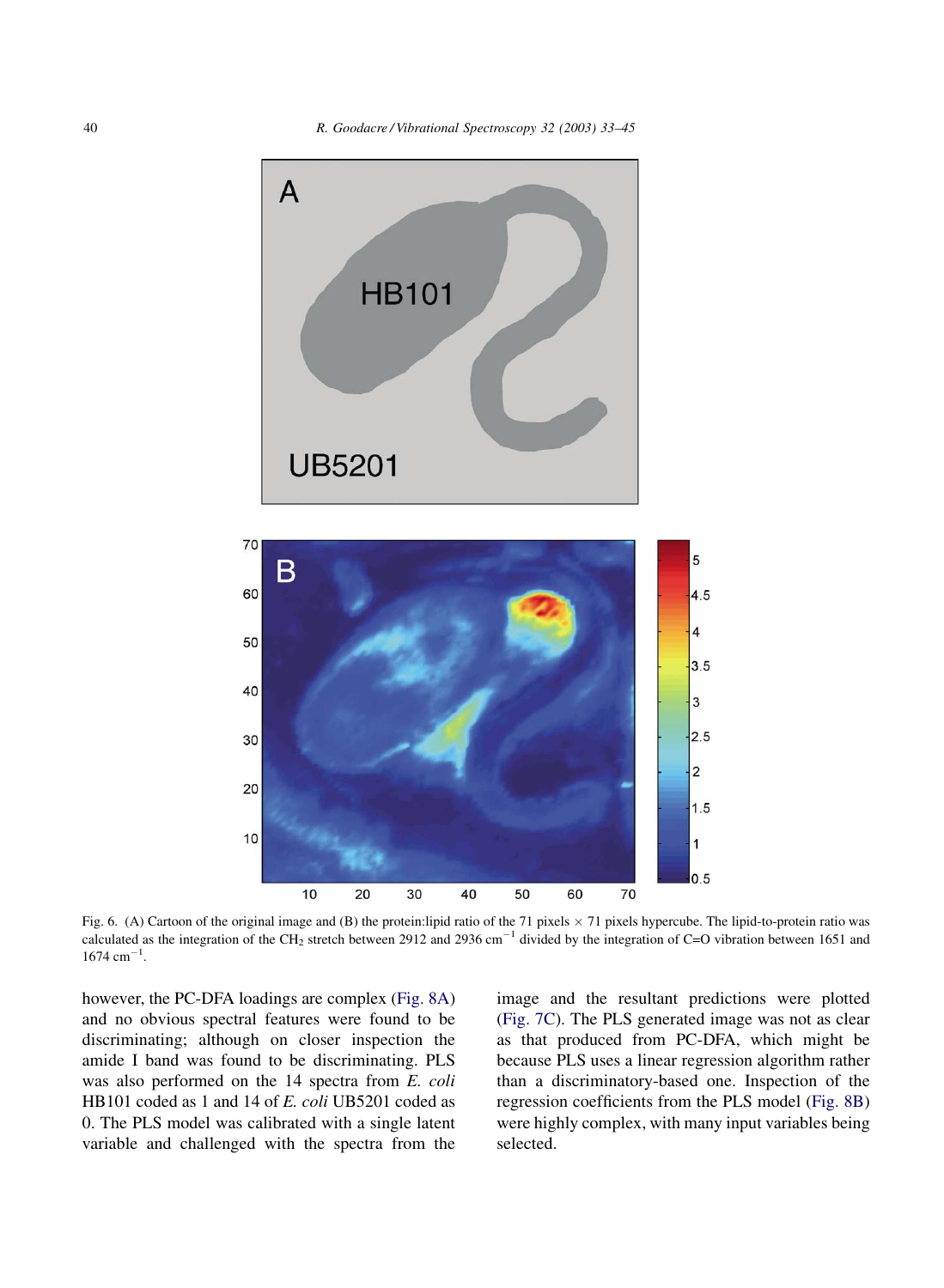## <span id="page-8-0"></span>5.4. GP analysis of IR chemical images

The GP employed the Genomic Computing software Gmax-bioTM (Aber Genomic Computing, Aberystwyth, UK) which runs under Microsoft Windows NT on an IBM-compatible PC. An introduction to Gmax-bio<sup>TM</sup> is given elsewhere [\[51,52\],](#page-12-0) and the default parameter settings for population size (1000), mutation and recombination rates were used throughout. The operators that were used were  $+$ ,  $-$ ,  $/$ ,  $*$ ,  $log_{10}(x)$ ,  $10^x$ , and tanh(x). The fitness calculation used is  $F = 1/(0.01 + S/B)$  where the values of S and B are determined by the FITNESS setting. In this expression, S is a statistic derived from the model, which ranges between 0 and infinity and  $B$  is a normalising quantity. The value of B is chosen such that a perfect model



Fig. 7. Images produced from (A) PC scores showing PC 1 which explained 86.2% of the total variance, (B) PC-DFA projection analysis showing PC-DF 1, (C) PLS predictions (UB5201 coded as 0 and HB101 as 1) and (D) GP analysis where the tree output =  $(3267 \text{ cm}^{-1} - 3321 \text{ cm}^{-1}) \times (1636 \text{ cm}^{-1}/3182 \text{ cm}^{-1})$ ; for the GP UB5201 was also coded as 0 and HB101 as 1.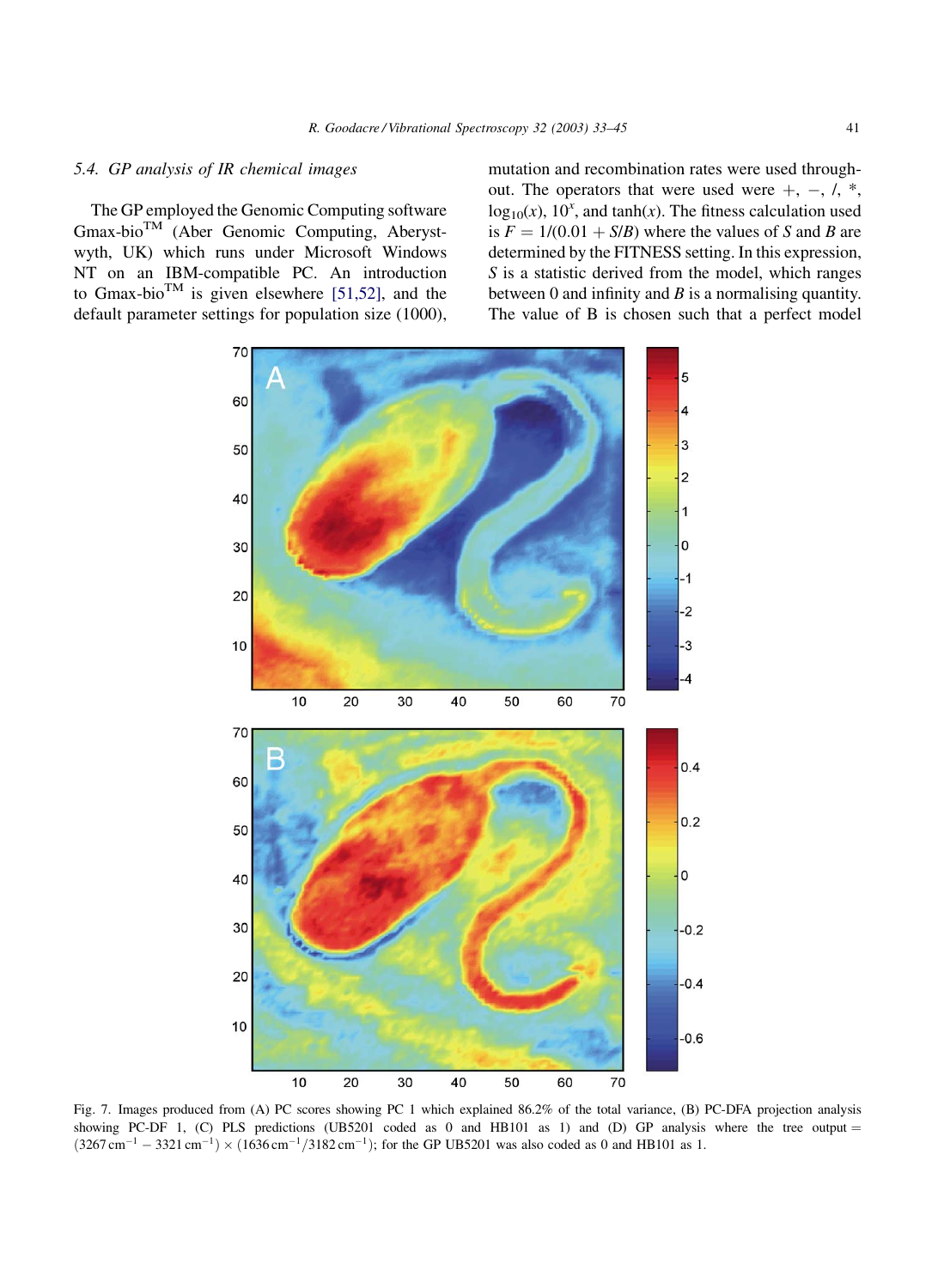

Fig. 7. (Continued).

yields  $F = 100$ , and a model which performs no better than random chance yields  $F = 1$ .

The GP was calibrated with the same 28 spectra from E. coli HB101 and UB5201 that were used for PC-DFA, and the output for the GP for spectra from UB5201 was coded as 0 and those from HB101 as 1. After evolution the GP's output was  $(3267 \text{ cm}^{-1} 3321 \text{ cm}^{-1}$ ) ×  $(1636 \text{ cm}^{-1}/3182 \text{ cm}^{-1})$ , the outputs for all 5041 spectra (71 pixels  $\times$  71 pixels) in the E. coli map were calculated and plotted spatially ([Fig. 7D\)](#page-8-0). It is obvious that the two strains are clearly differentiated by the algebraic combination of these four vibrations. The vibrations selected are highlighted in [Fig. 5](#page-6-0) and it is likely that these all arise from proteins:  $1636 \text{ cm}^{-1}$  is a C=O stretching on the side of the amide I band, 3267 and 3321  $cm^{-1}$ are on the O–H vibration, and  $3182 \text{ cm}^{-1}$  from N–H. It is known that proteins rich in  $\alpha$ -helix have an amide I maximum at  $\sim$ 1650 cm<sup>-1</sup> and this shifts to  $\sim$ 1620 cm<sup>-1</sup> for proteins rich in  $\beta$ -sheets [\[76\]](#page-12-0).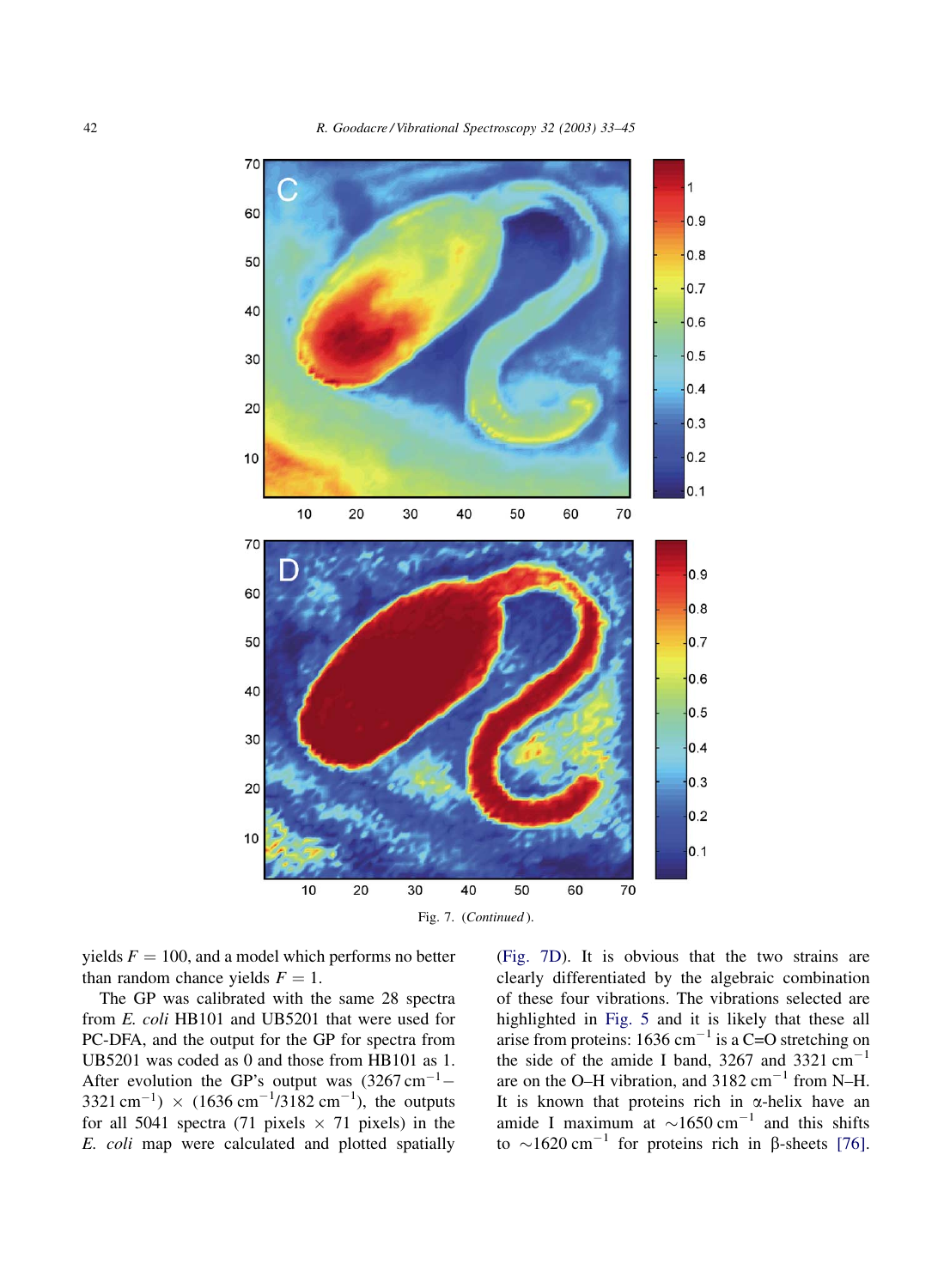<span id="page-10-0"></span>

Fig. 8. Loadings plots showing (A) PC-DF 1 loadings and (B) PLS first latent variable loading.

Since the side of the amide I band was chosen (rather than the centre of the peak), in addition to the other protein vibrations, suggests that the major difference between E. coli HB101 and UB5201 is due to the protein complement of these cells, rather than a change in the polysaccharide or lipid components.

# 6. Concluding remarks

We are all hopefully aware of the cycle of knowledge (Fig. 9) [\[52,77\]](#page-12-0). One has some preconceived notions about the problem domain, experiments are designed to test these hypotheses, the observations from these experiments are recorded and by deductive



Fig. 9. The cycle of knowledge, showing where rule induction will play its part.

reasoning the observations considered to be consistent or inconsistent with the hypotheses [\[78\]](#page-12-0). Actually, although this part is normally only implicit, by a process of induction these observations are synthesised or generalised to refine our accepted wisdom. The cycle then repeats itself until one is happy with the solution to a given problem.

However, if one is in a scenario where our knowledge is minute, e.g. that is to say we have no idea about the biochemical or physiological differences between two organisms. What are we to do? It is unreasonable to go to the Sigma–Aldrich catalogue and collect the spectra of every known metabolite (and although a rather 'stamp collecting' exercise it is fair to say that this would be a useful resource). Nevertheless, we can design experiments based, for example, on whether Bacillus is sporulated or exists as vegetative biomass, collect 'holistic' whole organism fingerprints by FT-IR or Raman spectroscopies and then use rule induction via evolutionary computation to elucidate what are the key bond vibrations of the vibrational spectra are important for the discrimination. Coupled to MS and NMR, this will then give an insight into the sorts of biochemical species (metabolites) that are important, and help understand more fully the biological system under investigation.

## Acknowledgements

I am indebted to the UK BBSRC (Engineering and Biological Systems Committee) and the UK EPSRC for financial support.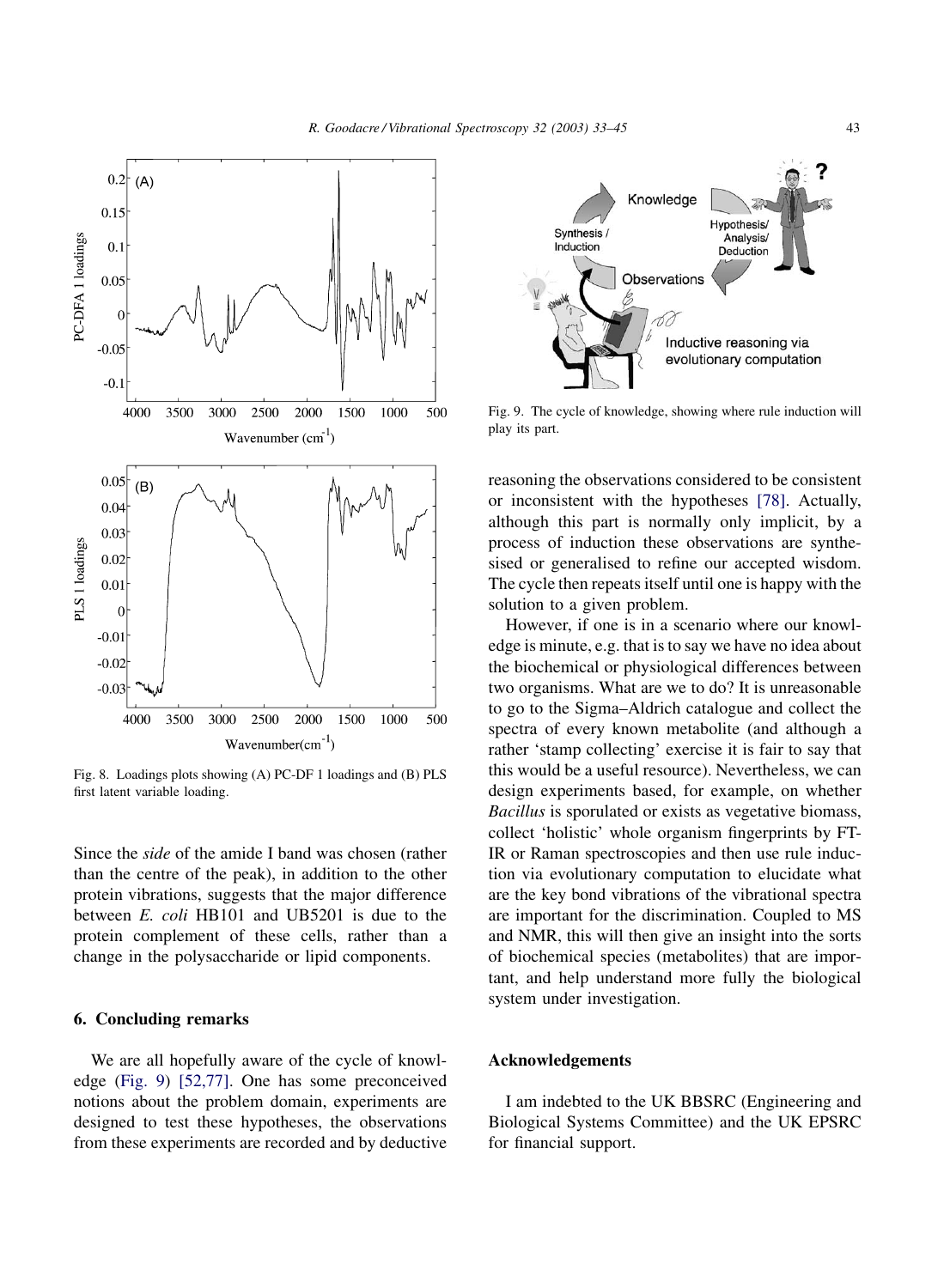#### <span id="page-11-0"></span>References

- [1] P.R. Griffiths, J.A. de Haseth, Fourier Transform Infrared Spectrometry, Wiley, New York, 1986.
- [2] N.B. Colthup, L.H. Daly, S.E. Wiberly, Introduction to Infrared and Raman Spectroscopy, Academic Press, New York, 1990.
- [3] J.T. Magee, in: M. Goodfellow, A.G. O'Donnell (Eds.), Handbook of New Bacterial Systematics, Academic Press, London, 1993, pp. 383–427.
- [4] R. Goodacre, É.M. Timmins, R. Burton, N. Kaderbhai, A.M. Woodward, D.B. Kell, P.J. Rooney, Microbiology 144 (1998) 1157–1170.
- [5] E.N. Lewis, P.J. Treado, R.C. Reeder, G.M. Story, A.E. Dowrey, C. Marcott, I.W. Levin, Anal. Chem. 67 (1995) 3377–3781.
- [6] P. Colarusso, L.H. Kidder, I.W. Levin, J.C. Fraser, J.F. Arens, E.N. Lewis, Appl. Spectrosc. 52 (1998) 106A–120A.
- [7] P. Lasch, W. Haensch, E.N. Lewis, L.H. Kidder, D. Naumann, Appl. Spectrosc. 56 (2002) 1–9.
- [8] J. Schmitt, H.C. Flemming, Int. Biodeterior. Biodegrad. 41 (1998) 1–11.
- [9] L. Mariey, J.P. Signolle, C. Amiel, J. Travert, Vib. Spectrosc. 26 (2001) 151–159.
- [10] D. Naumann, Appl. Spectrosc. Rev. 36 (2001) 239–298.
- [11] W. Petrich, Appl. Spectrosc. Rev. 36 (2001) 181–237.
- [12] K. Maquelin, C. Kirschner, L.-P. Choo-Smith, N. van den Braak, H.P. Endtz, D. Naumann, G.J. Puppels, J. Microbiol. Methods 51 (2002) 255–271.
- [13] H. Martens, T. Næs, Multivariate Calibration, Wiley, Chichester, 1989.
- [14] R. Goodacre, M.J. Neal, D.B. Kell, Z. Bakteriol. 284 (1996) 516–539.
- [15] C. Chatfield, A.J. Collins, Introduction to Multivariate Analysis, Chapman & Hall, London, 1980.
- [16] J.W. Tukey, Exploratory Data Analysis, Addison-Wesley, Reading, MA, 1977.
- [17] R.O. Duda, P.E. Hart, D.E. Stork, Pattern Classification, 2nd edition, Wiley, London, 2001.
- [18] T. Hastie, R. Tibshirani, J. Friedman, The Elements of Statistical Learning: Data Mining, Inference and Prediction, Springer-Verlag, Berlin, 2001.
- [19] B.S. Everitt, Cluster Analysis, Edward Arnold, London, 1993.
- [20] I.T. Jolliffe, Principal Component Analysis, Springer-Verlag, New York, 1986.
- [21] B.F.J. Manly, Multivariate Statistical Methods: A Primer, Chapman & Hall, London, 1994.
- [22] H.L.C. Meuzelaar, J. Haverkamp, F.D. Hileman, Pyrolysis Mass Spectrometry of Recent and Fossil Biomaterials, Elsevier, Amsterdam, 1982.
- [23] D. Altshuler, M. Daly, L. Kruglyak, Nat. Genet. 26 (2000) 135–137.
- [24] S.G. Oliver, Nature 403 (2000) 601-603.
- [25] T.M. Mitchell, Machine Learning, McGraw-Hill, New York, 1997.
- [26] R.C. Beavis, S.M. Colby, R. Goodacre, P.B. Harrington, J.P. Reilly, S. Sokolow, C.W. Wilkerson, in: R.A. Meyers (Eds.),

Encyclopaedia of Analytical Chemistry, Wiley, Chichester, 2000, pp. 11558–11597.

- [27] B.K. Alsberg, D.B. Kell, R. Goodacre, Anal. Chem. 70 (1998) 4126–4133.
- [28] D.E. Rumelhart, J.L. McClelland, The PDP Research Group Parallel Distributed Processing, Experiments in the Microstructure of Cognition, vols. I and II, MIT Press, Cambridge, MA, 1986.
- [29] P.J. Werbos, The Roots of Back-Propagation: From Ordered Derivatives to Neural Networks and Political Forecasting, Wiley, Chichester, 1994.
- [30] D.S. Broomhead, D. Lowe, Complex Syst. 2 (1988) 321–355.
- [31] A. Saha, J.D. Keller, in: D. Touretzky (Eds.), Advances in Neural Information Processing Systems, Morgan Kaufmann, San Mateo, CA, 1990, pp. 482–489.
- [32] C.M. Bishop, Neural Networks for Pattern Recognition, Clarendon Press, Oxford, 1995.
- [33] S. Wold, H. Antti, F. Lindgren, J. Ohman, Chemom. Intell. Lab. Syst. 44 (1998) 175–185.
- [34] A. Hoskuldsson, Chemom. Intell. Lab. Syst. 55 (2001) 23-38.
- [35] M.B. Seasholtz, B. Kowalski, Anal. Chim. Acta 277 (1993) 165–177.
- [36] D.B. Kell, B. Sonnleitner, Tibtech 13 (1995) 481-492.
- [37] L. Breiman, J.H. Friedman, R.A. Olshen, C.J. Stone, Classification and Regression Trees, Wadsworth, Pacific Grove, CA, 1984.
- [38] J.R. Quinlan, C4.5: Programs for Machine Learning, Morgan Kaufmann, San Mateo, CA, 1993.
- [39] R.D. King, S. Muggleton, R.A. Lewis, M.J.E. Sternberg, Proc. Natl. Acad. Sci. 89 (1992) 11322–11326.
- [40] N. Lavrac, S. Dzeroski, Inductive Logic Programming: Techniques and Applications, Ellis Horwood, Chichester, 1994.
- [41] J.H. Holland, Adaption in Natural and Artificial Systems, MIT Press, Cambridge, MA, 1992.
- [42] J.R. Koza, Genetic Programming: On the Programming of computers by Means of Natural Selection, MIT Press, Cambridge, MA, 1992.
- [43] T. Bäck, D.B. Fogel, Z. Michalewicz, Handbook of Evolutionary Computation, IOP Publishing/Oxford University Press, Oxford, 1997.
- [44] D. Corne, M. Dorigo, F. Glover (Eds.), New Ideas in Optimization. McGraw-Hill, London, 1999.
- [45] Z. Michalewicz, D.B. Fogel, How to Solve it: Modern Heuristics, Springer-Verlag, Heidelberg, 2000.
- [46] D.E. Goldberg, Genetic Algorithms in Search, Optimization and Machine Learning, Addison-Wesley, Reading, MA, 1989.
- [47] M. Mitchell, An Introduction to Genetic Algorithms, MIT Press, Boston, 1995.
- [48] H.-G. Beyer, The Theory of Evolution Strategies, Springer-Verlag, Berlin, 2001.
- [49] D.B. Fogel, Evolutionary Computation: Towards a New Philosophy of Machine Intelligence, IEEE Press, Piscataway, 2000.
- [50] W. Banzhaf, P. Nordin, R.E. Keller, F.D. Francone, Genetic Programming: An Introduction, Morgan Kaufmann, San Francisco, CA, 1998.